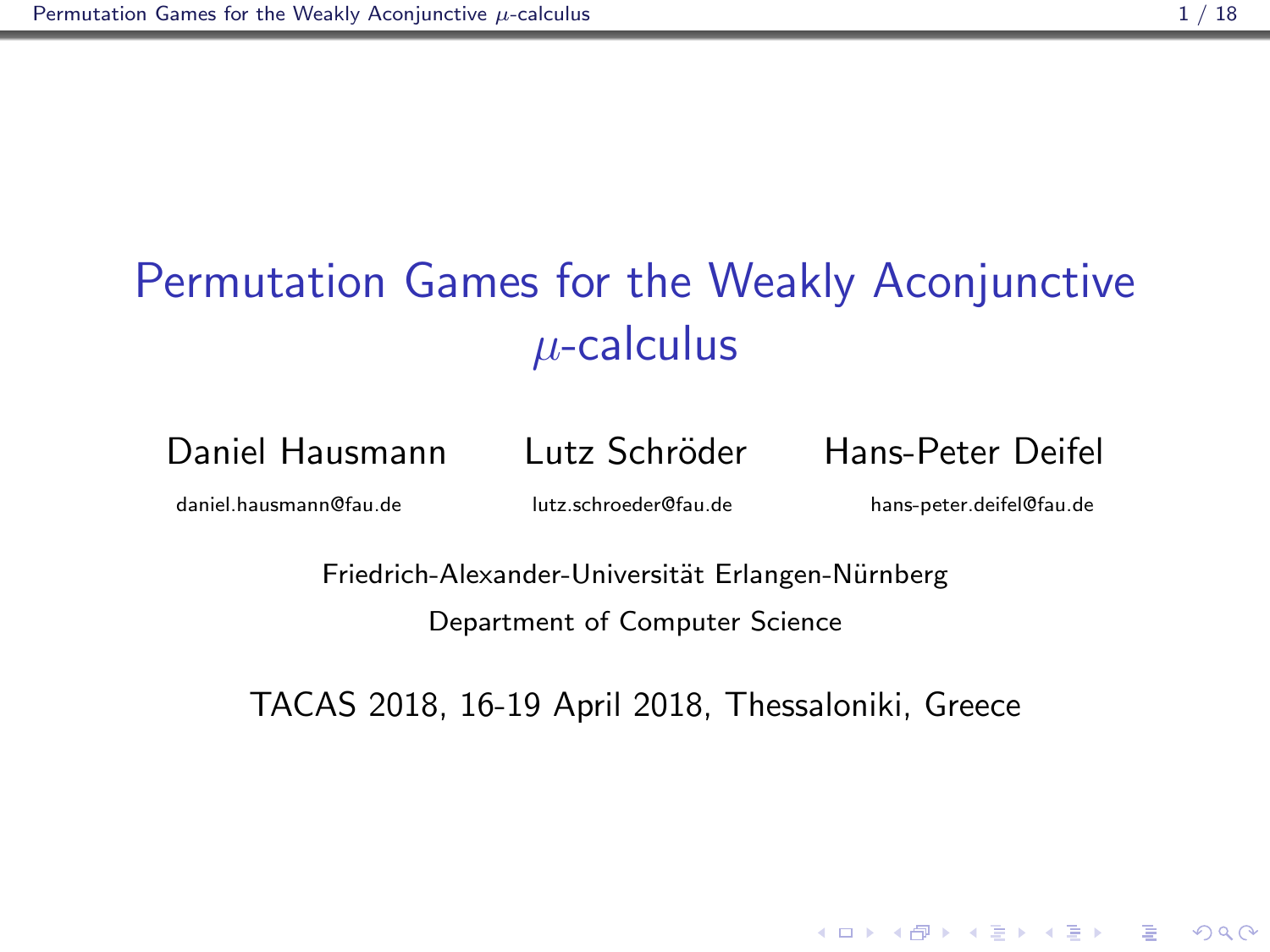## <span id="page-1-0"></span>**Motivation**

Constructing satisfiability games for the  $\mu$ -calculus typically involves determinization of tracking automata.

Key observation: For **aconjunctive** formulas, tracking of **fixpoints** already is deterministic.

#### Results:

Determinization procedure for **limit-deterministic** parity automata;

Asymptotically smaller satisfiability games for **aconjunctive** formulas;

Implementation of solver for these games, coalgebraic and on-the-fly.

**KORKAR KERKER EL VOLO**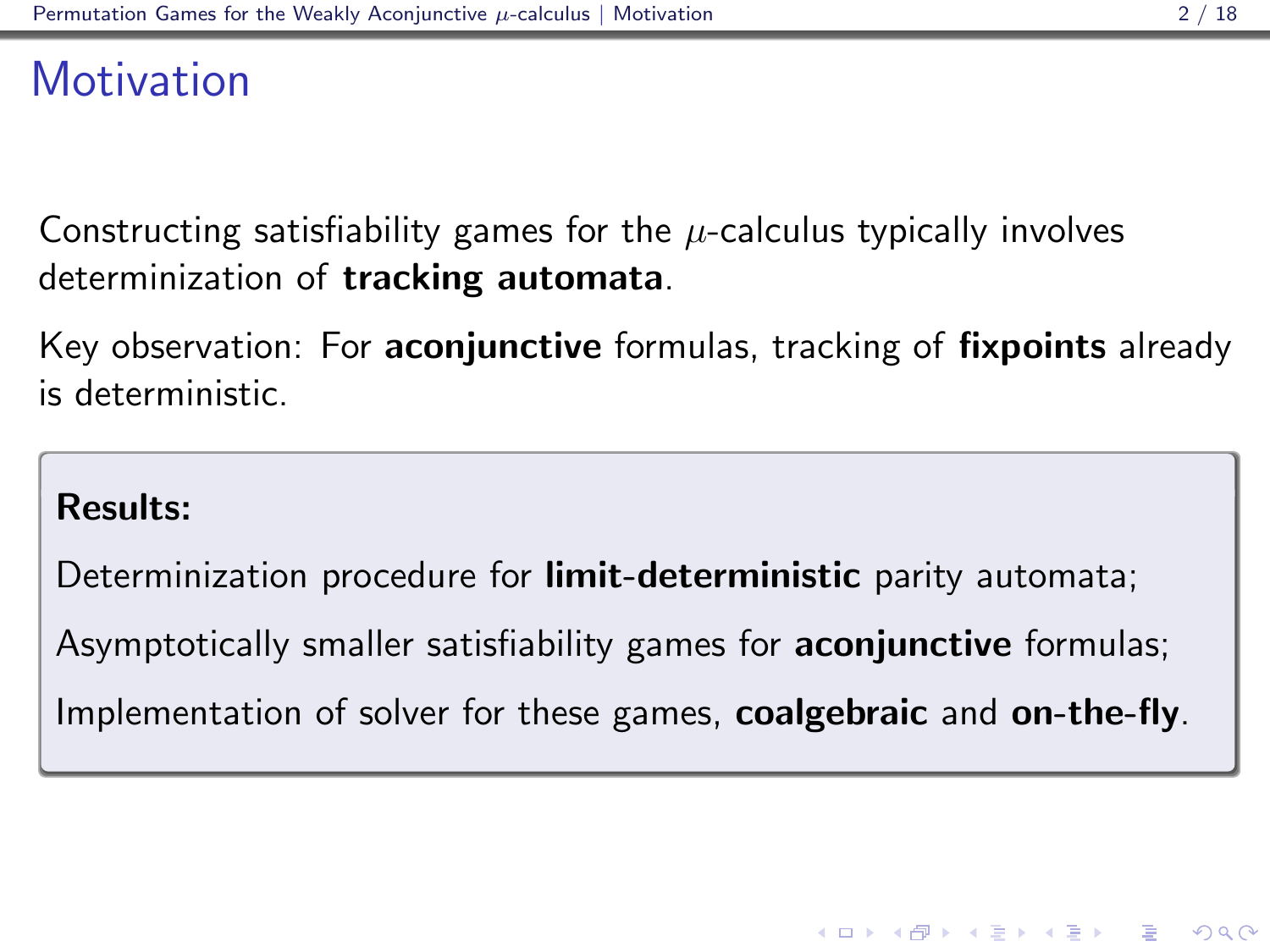## <span id="page-2-0"></span>Limit-determinisitic parity automata

**Parity automaton** (PA)  $\mathcal{A} = (V, \Sigma, \delta, u_0, \alpha)$  with transition relation  $\delta \subset V \times \Sigma \times V$  and priority function  $\alpha : \delta \to \mathbb{N}$ . Priorities are assigned to transitions rather than states, e.g. [Schewe,Varghese 2014]. Write

 $\delta_l = \{t \in \delta \mid \alpha(v) = l\}$   $\delta_{\leq l} = \{t \in \delta \mid \alpha(v) \leq l\}$ 

**Büchi automata** are PA with priorities just 1 and 2 ( $\delta_1 = \overline{F}$ ,  $\delta_2 = F$ ).

For even *l*, the *l*-**compartment**  $C(v, a, w)$  of  $(v, a, w) \in \delta_l$  is the set of transitions reachable from w by transitions with priority at most *l*. PA  $\mathcal A$ is limit-deterministic (LD) if all its compartments are internally deterministic.

Büchi automaton is LD if reach $(F)$  is deterministic.

**KORKAR KERKER EL VOLO**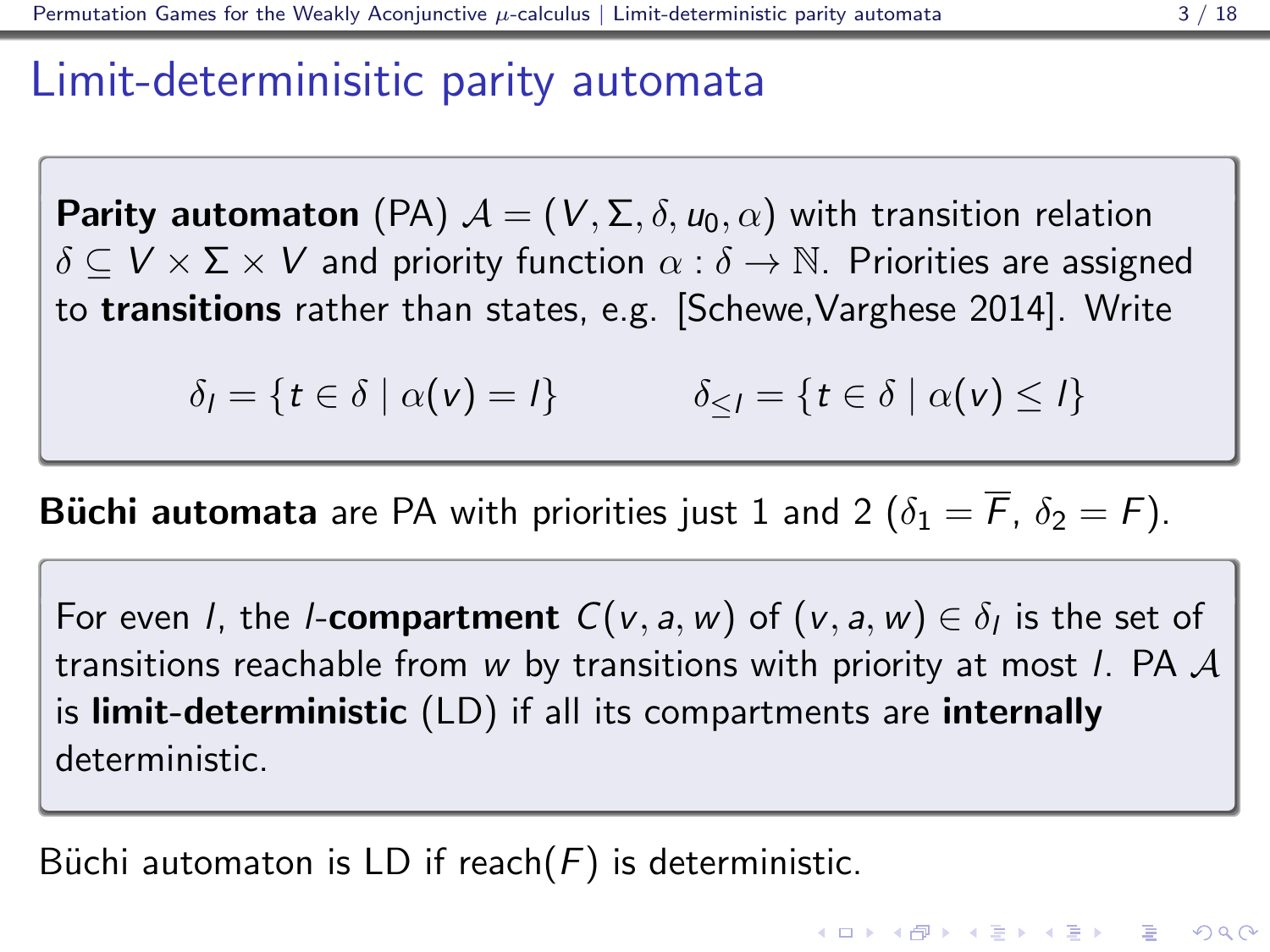K ロ ▶ K @ ▶ K 할 ▶ K 할 ▶ 이 할 → 9 Q @

# <span id="page-3-0"></span>LD parity automata to LD Büchi automata

#### Lemma

LDPA  $A$  of size  $n$  with  $k$  priorities can be transformed to LDBA Büchi(A) of size  $\mathcal{O}(nk)$  and with  $L(\mathcal{A}) = L(\text{Büchi}(\mathcal{A}))$ .

Eventually guess even highest priority. E.g.:

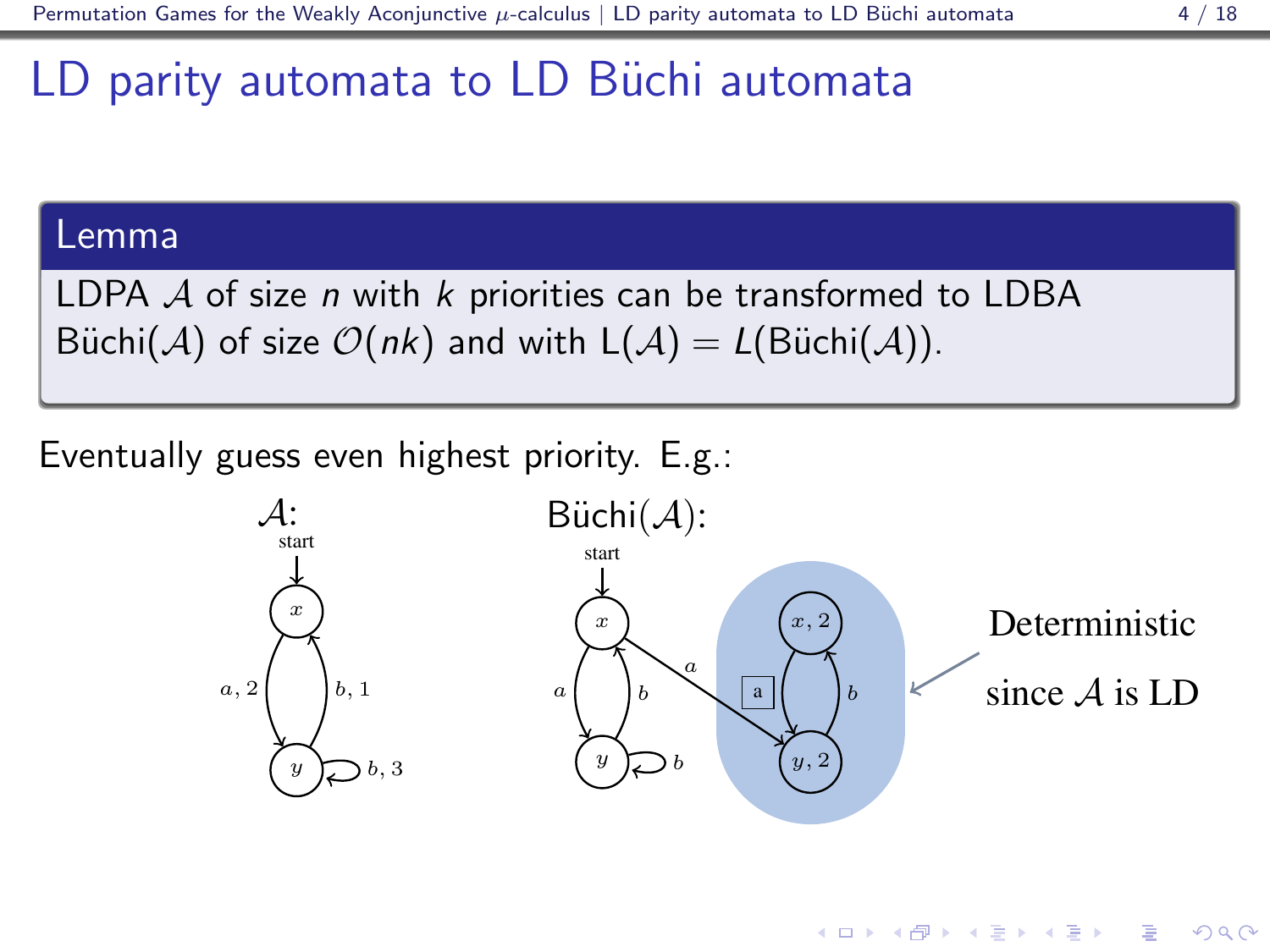4 D > 4 P + 4 B + 4 B + B + 9 Q O

## <span id="page-4-0"></span>Determinizing LDBA

Safra/Piterman construction uses Safra trees as macrostates. Nodes in such trees are named and have sets of states with same origin state(s) as labels.

Slight modification: One new child node in Safra tree for each accepting state instead of joint child node for all accepting states. Then labels of new nodes are singleton sets.

In LDBA, they also stay singleton since tracked states evolve deterministically; then the tree structure of Safra trees collapses, permutation structure remains.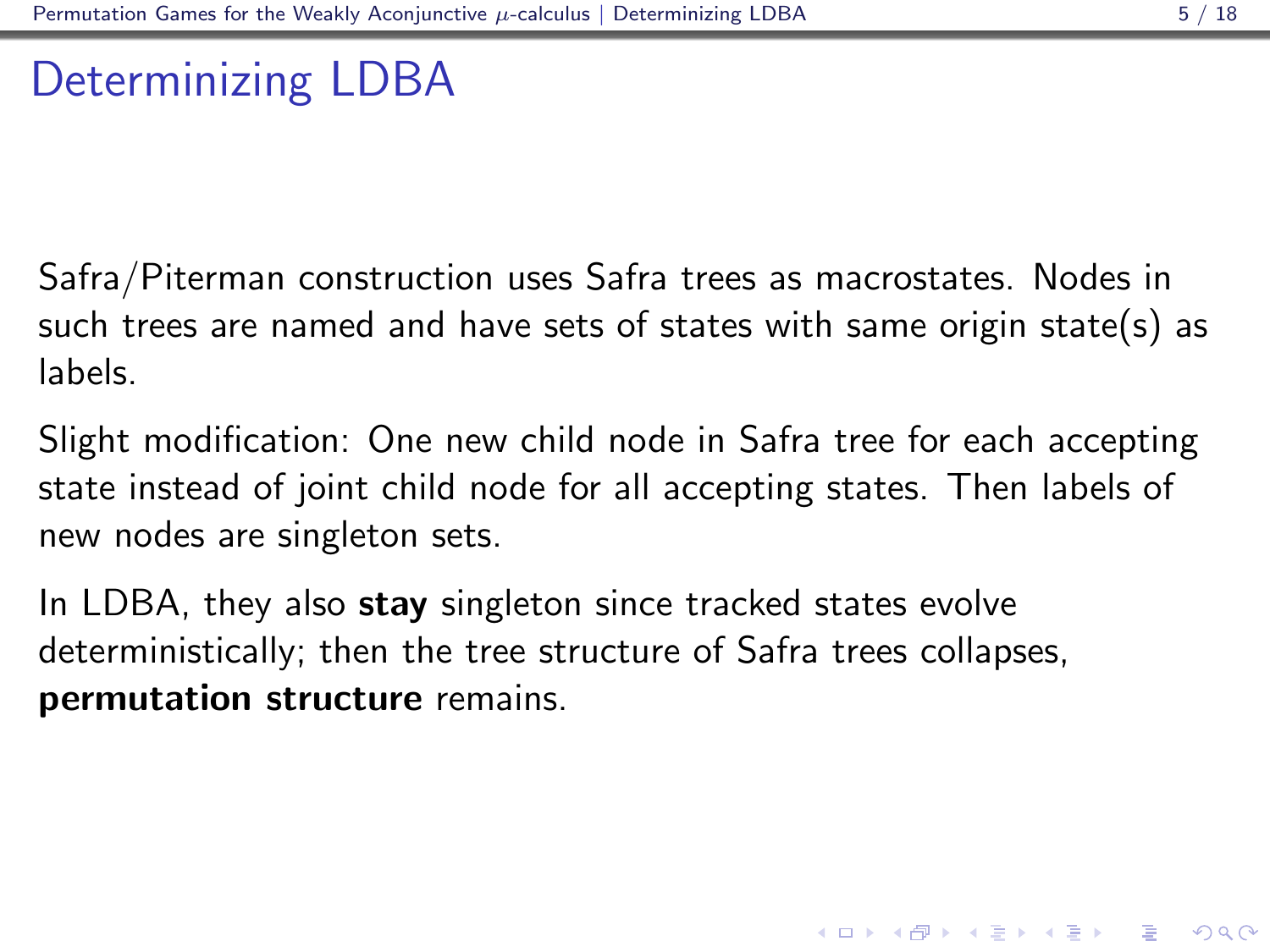<span id="page-5-0"></span>Theorem [Esparza, Kretínský, Raskin, Sicket, TACAS 2017]  
LDBA *B* of size *n* can be determined to DPA Det(*B*) of size 
$$
O(n!)
$$
 and with L(*B*) = L(Det(*B*)).

Safraless determinization, using permutations of states. E.g.:





K ロ > K @ > K 할 > K 할 > 1 할 : ⊙ Q Q^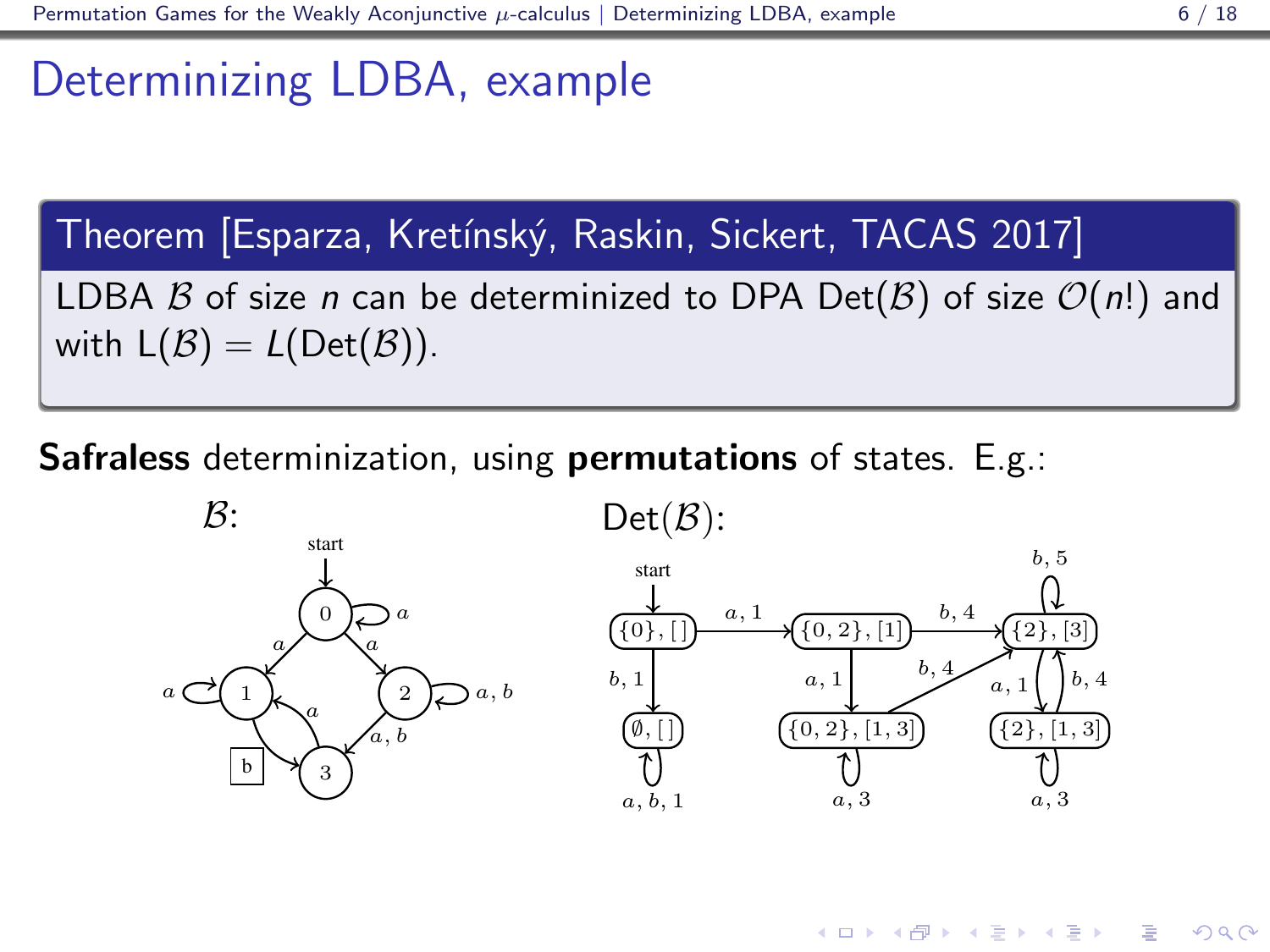## <span id="page-6-0"></span>The  $\mu$ -calculus

#### The  $\mu$ -calculus

Formulas 
$$
\psi, \phi := \bot \mid \top \mid p \mid \neg p \mid \psi \land \phi \mid \psi \lor \phi \mid
$$
  
\n $\langle a \rangle \psi \mid [a] \psi \mid X \mid \mu X. \psi \mid \nu X. \psi \qquad p \in \mathbf{P}, X \in \mathbf{V}, a \in \mathbf{A},$ 

interpreted over Kripke structures  $\mathcal{K} = (W, (R_a)_{a \in \mathbf{A}}, \tau)$ ; e.g.  $[\langle a \rangle \psi]_{\sigma} = \{v \in W \mid \exists v R_a w. w \in [\psi]_{\sigma}\}\$ for  $\sigma : \mathbf{V} \to \mathcal{P}(W)$ 

**Aconjunctive formulas**: in conjunctions  $\psi_1 \wedge \psi_2$ , at most one  $\psi_i$  contains an **active**  $\mu$ -**variable**, i.e. a variable that can be transformed to a formula containing a free least fixpoint variable by (repeatedly) replacing variables with their binding fixpoint.

Weak aconjunctivity [Walukiewicz, 2000] relaxes this.

Assume guardedness.

**KORKAR KERKER EL VOLO**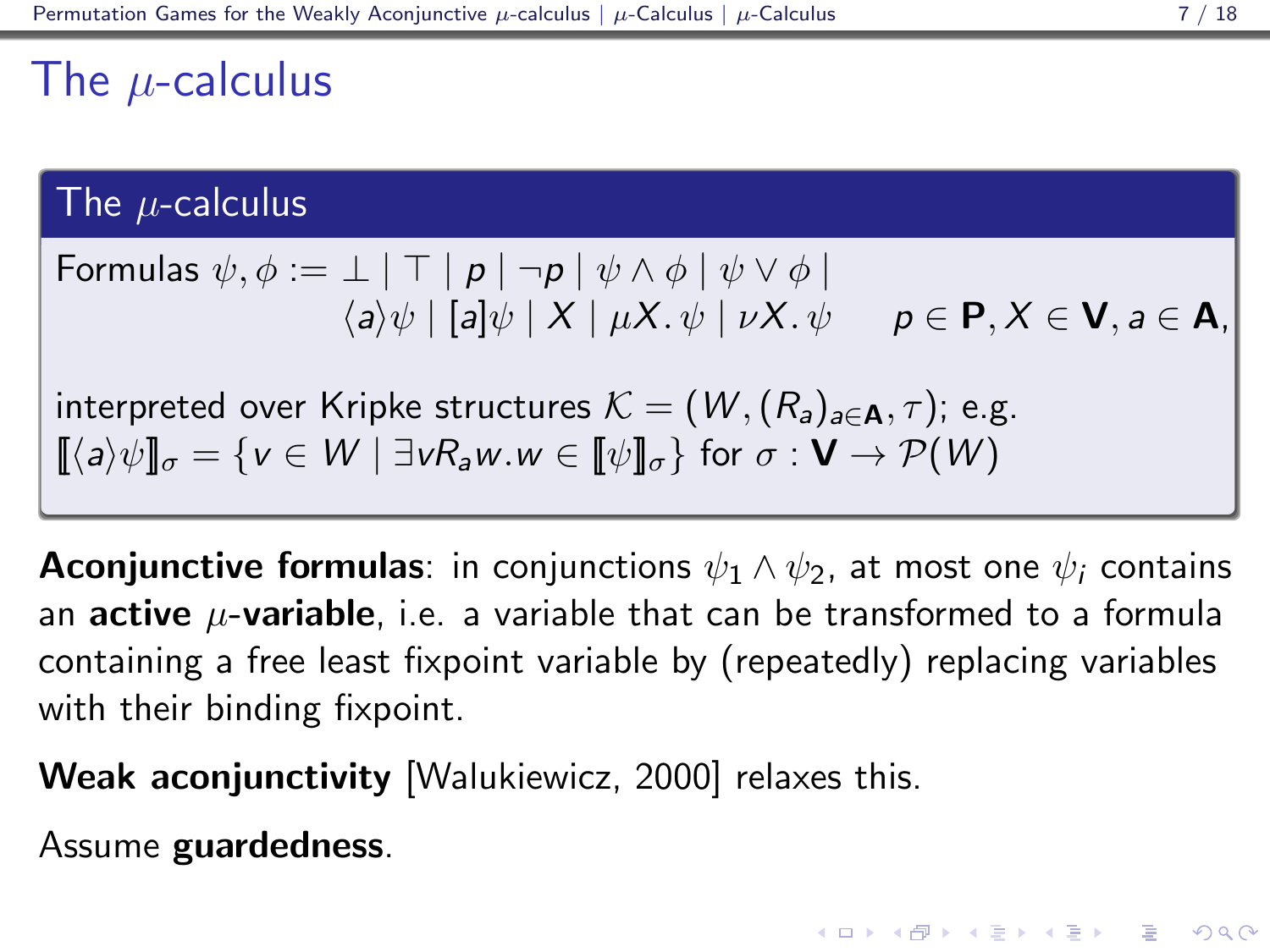## <span id="page-7-0"></span>Tracking automata

The **tracking automaton**  $A_{\psi}$  for formula  $\psi$ , is parity automaton with Fischer-Ladner closure [Kozen, 1983] of  $\psi$  as set of states and applications of tableau rules as letters, tracks single formulas through applications of tableau rules. Priorities are given by alternation depth of unfolded fixpoints, assigning odd priorities to greatest fixpoints, even priorities to least fixpoints.

The tracking automaton then accepts **bad branches**, i.e. infinite paths through pre-tableaux on which some least fixpoint is unfolded infinitely often.

#### Lemma

If  $\psi$  is weakly aconjunctive, then the tracking automaton  $\mathcal{A}_{\psi}$  is limit-deterministic.

4 D > 4 P + 4 B + 4 B + B + 9 Q O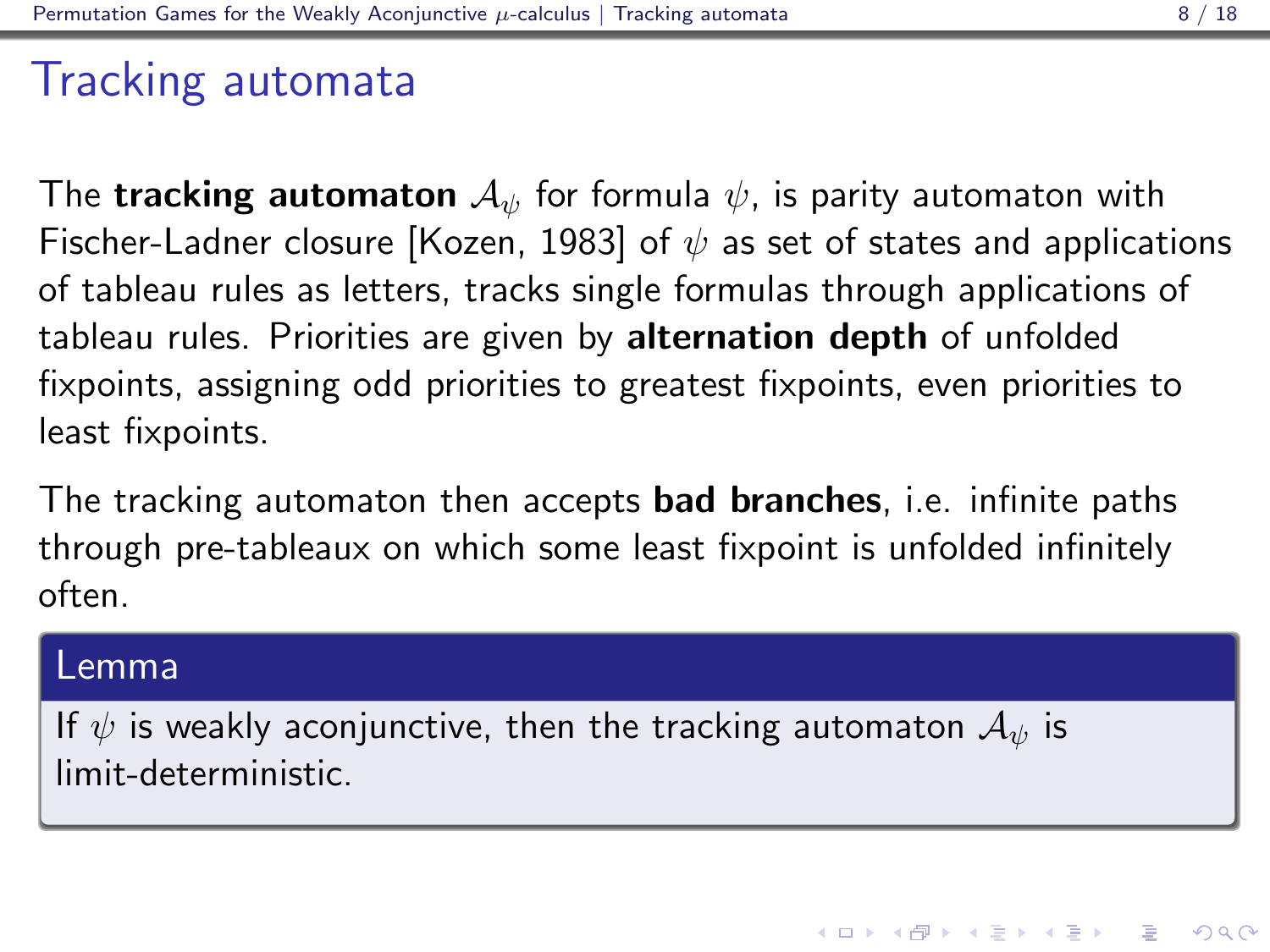<span id="page-8-0"></span>
$$
\phi = \mu X. (p \land \nu Y. (\Diamond(Y \land p) \lor \Diamond X))
$$
  
\n
$$
\phi := \mu X. \psi \qquad \psi := p \land \theta
$$
  
\n
$$
\theta := \nu Y. \chi \qquad \chi := \nu \lor \Diamond X
$$
  
\n
$$
\nu := \Diamond \pi \qquad \pi := Y \land p
$$
  
\n
$$
\sigma := [X \mapsto \phi] \qquad \tau := [Y \mapsto \theta]; \sigma
$$



 $4$  ロ )  $4$   $\overline{r}$  )  $4$   $\overline{z}$  )  $4$   $\overline{z}$  ) È  $2Q$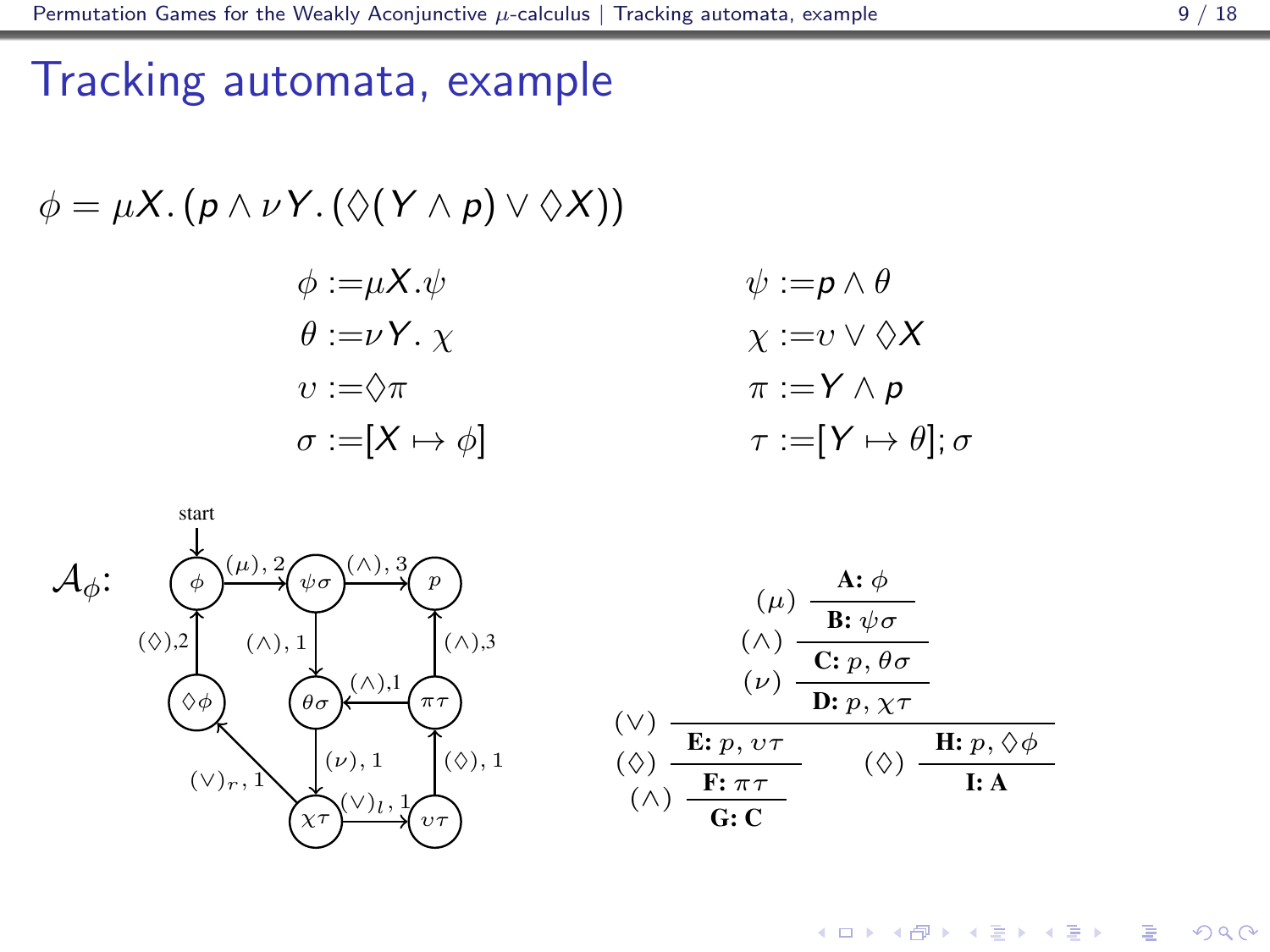## <span id="page-9-0"></span>Parity Games

- $\triangleright$   $\mathcal{G} = (V, E, \alpha)$ , where  $E \subseteq V \times V$ ,  $\alpha : E \rightarrow \mathbb{N}$ ,  $V = V_{\exists} \cup V_{\forall}$
- **plays**  $\rho \in V^{\omega}$  s.t. for all *i*,  $\rho_i E \rho_{i+1}$ .
- **► history-free strategies**  $s : V_1 \to V$ ,  $t : V_2 \to V$

Parity condition: Eloise wins play  $\rho$  if  $Inf(\alpha \circ \text{trans}(\rho))$  is even 'Highest priority that occurs infinitely often is even'

**Solving games** is to compute the winning regions of the two players.

**KORK ERKER ADE YOUR**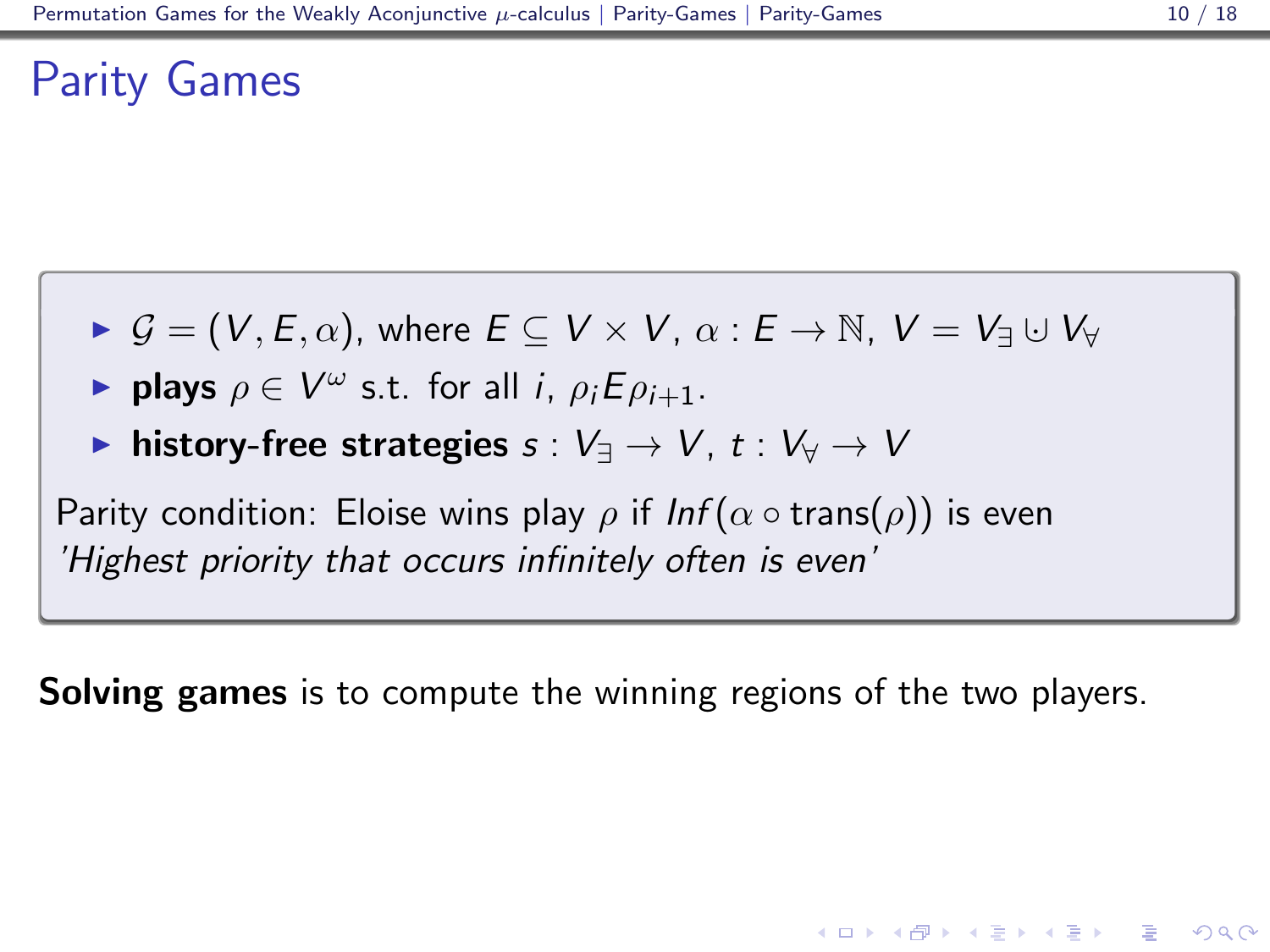## <span id="page-10-0"></span>Satisfiability games

## Permutation games for the aconjunctive  $\mu$ -calculus

#### Input: Aconjunctive formula  $\psi$

- **1** Tracking automaton  $\mathcal{A}_{\psi}$  is LDPA of size  $n = |\psi|$  with  $k = ad(\psi)$ priorities, recognizes **bad branches** in pre-tableaux for  $\psi$ .
- 2 Determinize  $A_{\psi}$  using permutation method, obtaining equivalent DPA  $\mathcal{B}_{\psi}$  of size  $\mathcal{O}((nk)!)$  and with  $\mathcal{O}(nk)$  priorities.
- 3 Complement DPA  $\mathcal{B}_{\psi}$ , obtaining DPA  $\mathcal{C}_{\psi}$  of same size.
- 4 Remove edges from  $\mathcal{C}_{\psi}$  that do not correspond to matching applications of tableau rules.
- 5 Solve resulting parity game on states of  $C_{\psi}$  in time  $\mathcal{O}((nk)!^{nk})$ .

Build the game step by step and solve it **on-the-fly**, using the fixpoint iteration algorithm for parity games, see e.g. [Bruse, Falk, Lange, 2014].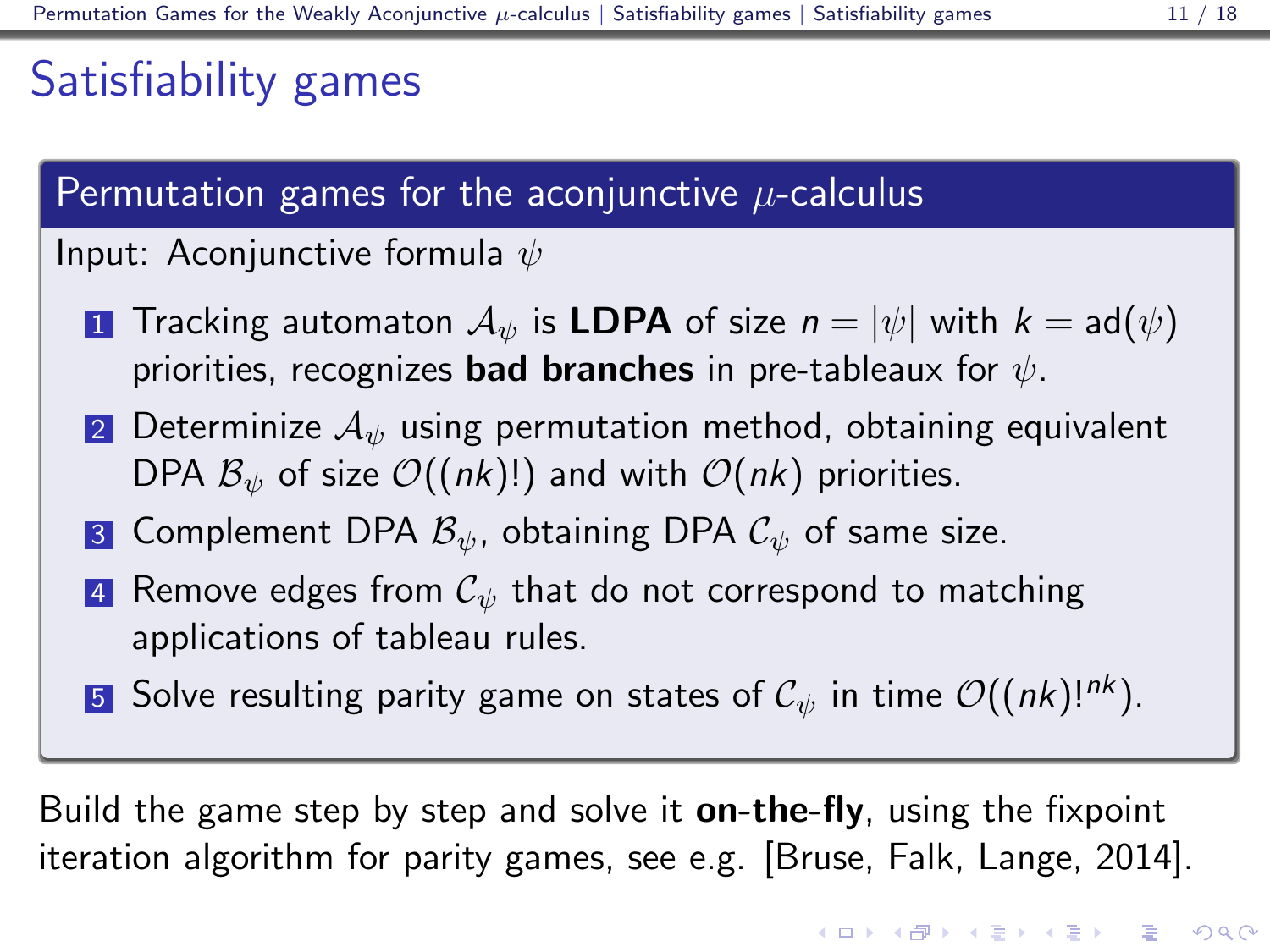**K ロ ▶ K @ ▶ K 할 X X 할 X → 할 X → 9 Q Q ^** 

## <span id="page-11-0"></span>The aconjunctive coalgebraic  $\mu$ -calculus

The **coalgebraic**  $\mu$ -calculus [Cîrstea, Kupke, Pattinson, 2011] generalizes the modal  $\mu$ -calculus.

Models: instead of Kripke structures,  $T$ -coalgebras for a functor  $T$ 

Permutation games work for the aconjunctive coalgebraic  $\mu$ -calculus.

#### Examples:

- ► aconjunctive alternating-time  $\mu$ -calculus  $\mu X.\psi \vee [D]X$
- $\triangleright$  aconjunctive probabilistic fixpoint logic  $\mu X.$   $\psi \vee L_{p}X$
- $\triangleright$  aconjunctive game logic  $\mu X.\psi \vee \langle \alpha \rangle X$

New bound on model sizes for aconjunctive  $\mu$ -calculi:  $\mathcal{O}((nk)!)$ .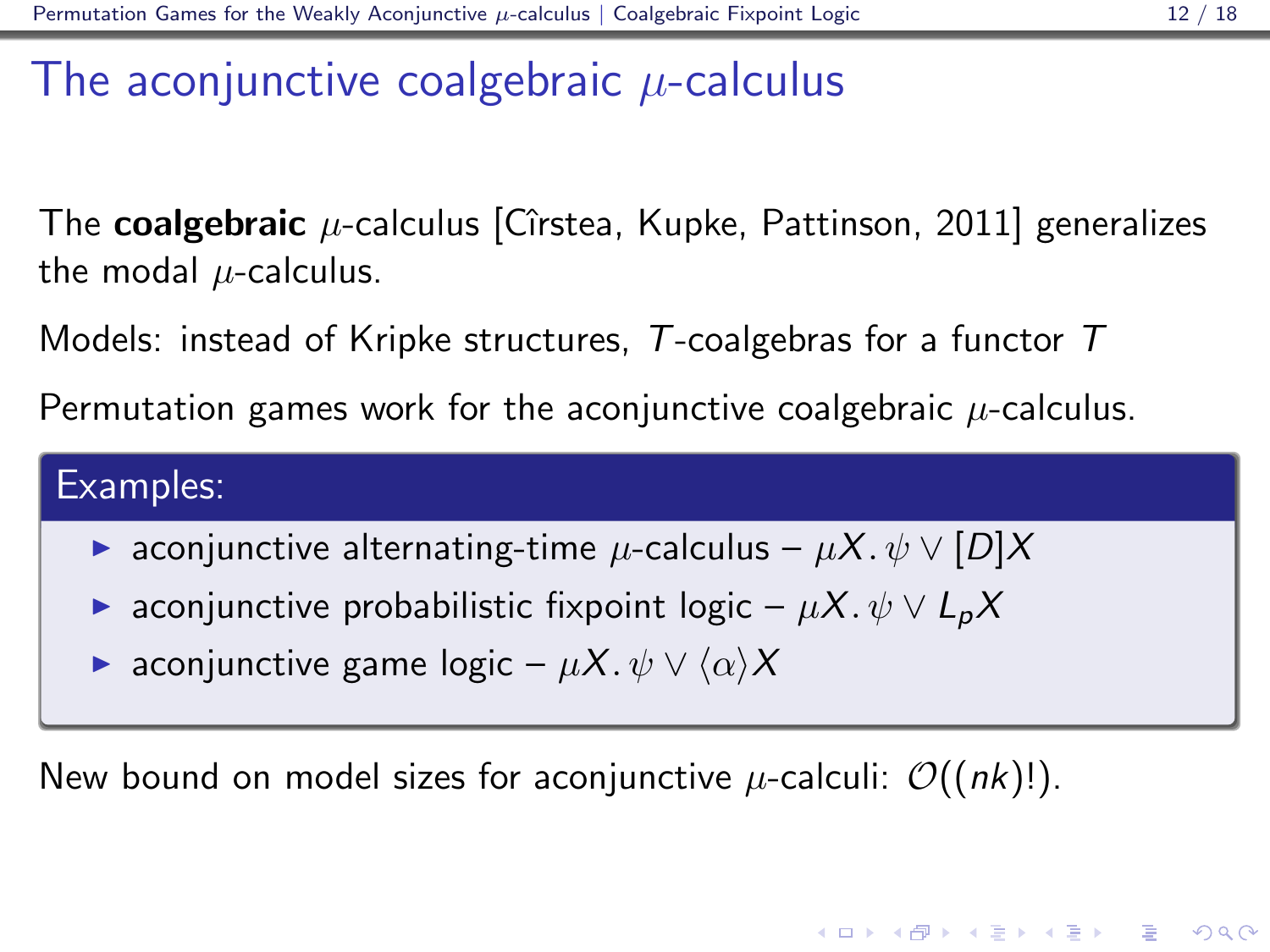## <span id="page-12-0"></span>Implementation

Permutation games have been implemented as part of the Coalgebraic Ontology Logic Reasoner (COOL):

<https://www8.cs.fau.de/research:software:cool>

Though COOL supports various coalgebraic logics, we concentrate on the standard  $\mu$ -calculus to compare COOL with MLSolver (which supports the full relational  $\mu$ -calculus) on various series of aconjunctive formulas.



**KORK ERKER ADE YOUR**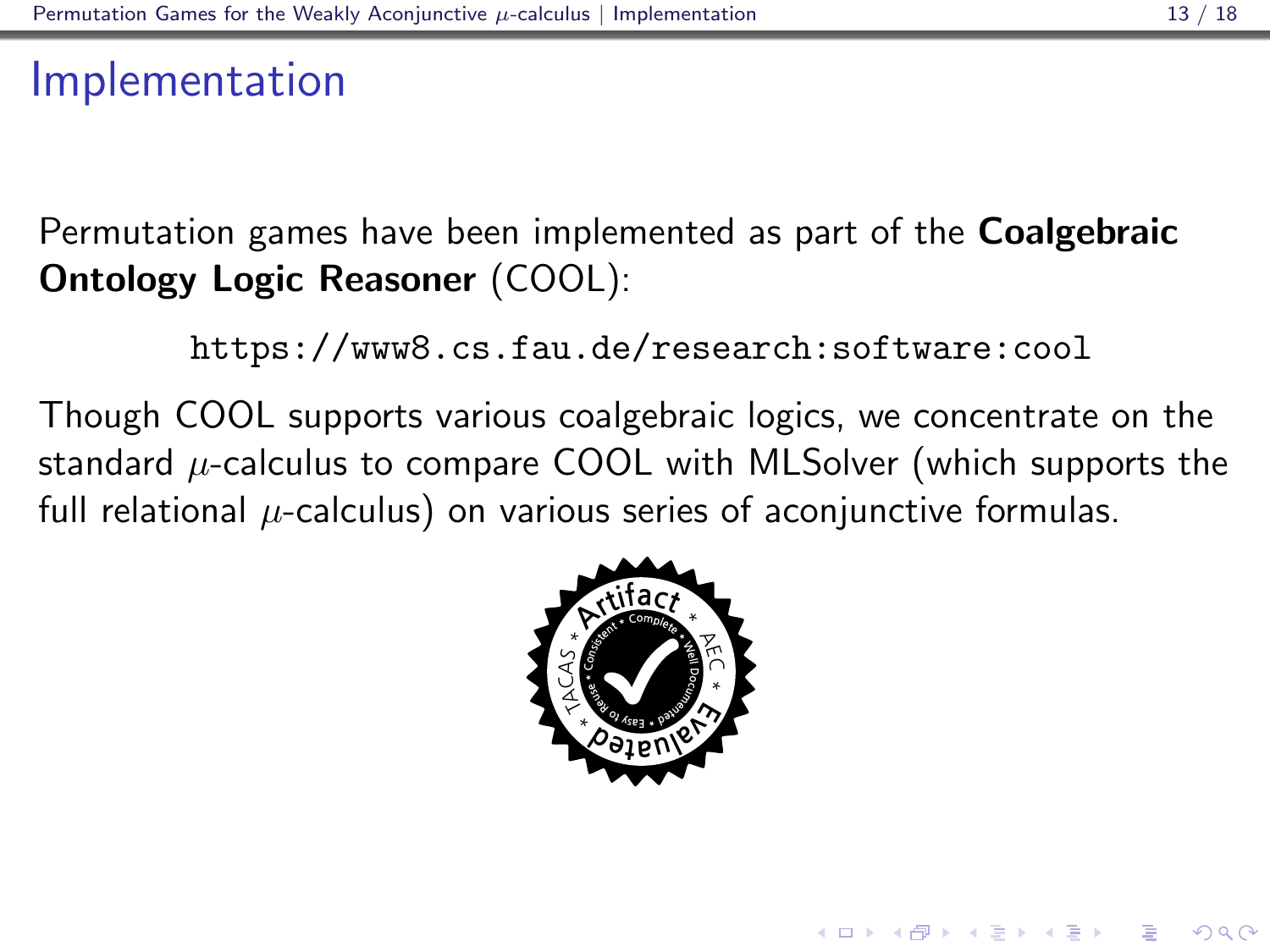**KORK STRAIN A BAR SHOP** 





 $\theta_1(n) := \phi_{\mathsf{aut}}(n) \rightarrow (\phi_{\mathsf{ne}}(n) \leftrightarrow \bigvee_{i \text{ even}} \mu X. \nu Y. \mu Z. \theta_{\Diamond}(i))$  $\phi_{\text{aut}}(n) = \text{AG}(\bigvee_{1 \leq i \leq n} (q_i \wedge \bigwedge_{j \neq i} \neg q_j)) \quad \phi_{\text{ne}}(n) = \eta X_n. \dots. \nu X_2. \mu X_1. \bigvee_{1 \leq i \leq n} (q_i \wedge \Diamond X_i)$  $\theta_{\heartsuit}(i) = (q_i \land \heartsuit Y) \lor \bigvee_{i < j \leq n} (q_j \land \heartsuit X) \lor \bigvee_{1 \leq j \leq i} (q_j \land \heartsuit Z)$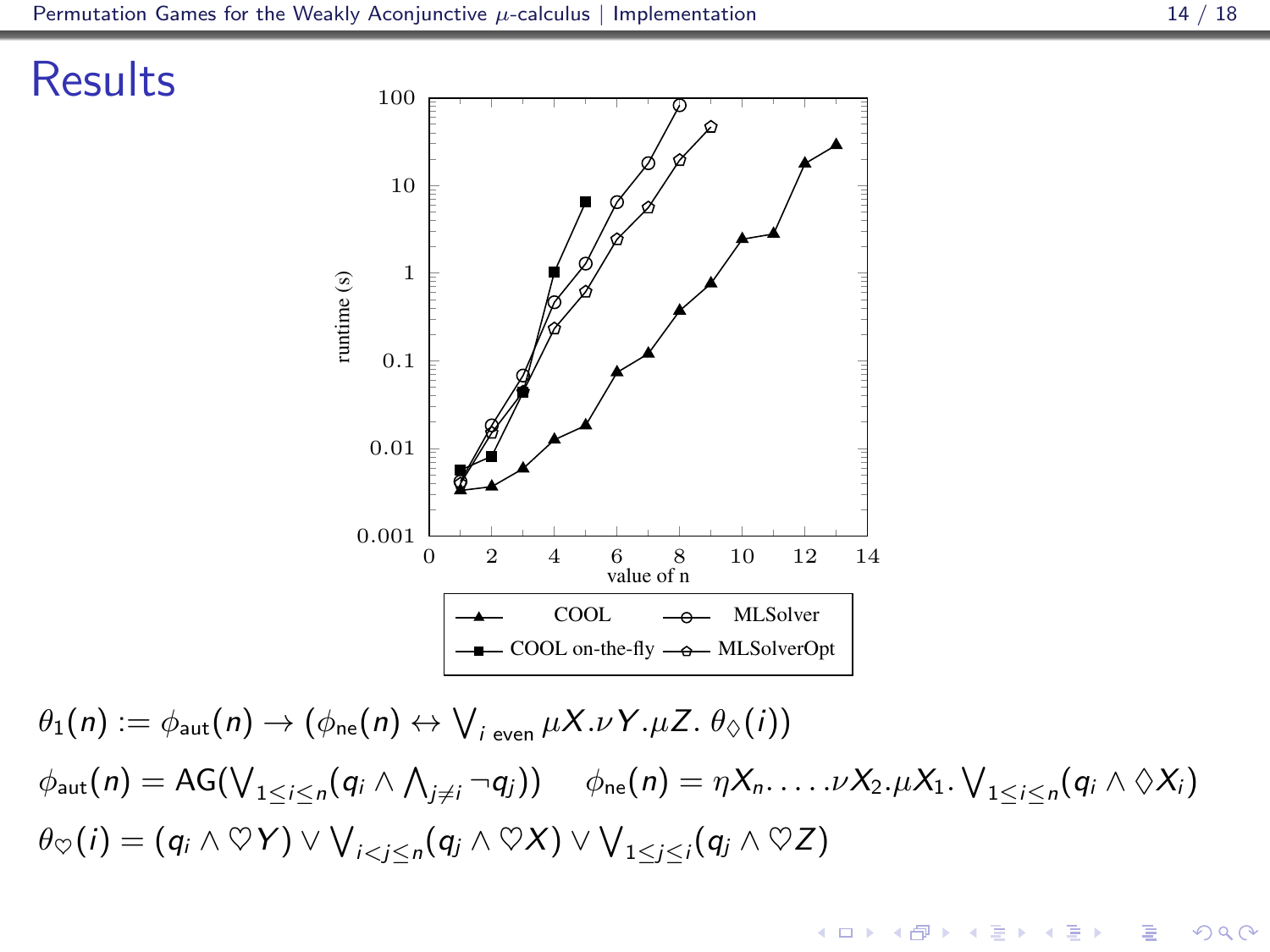



 $\theta_2(n) := \phi_{\mathsf{game}}(n) \rightarrow (\phi_{\mathsf{win}}(n) \rightarrow \bigwedge_{i \text{ odd}} \nu X.\mu Y.\nu Z. \ \phi_{\mathsf{strat}}(\theta \infty(i))\ )$  $\phi_{\text{game}}(n) = \phi_{\text{aut}}(n) \wedge \text{AG}((q_e \wedge \neg q_a) \vee (\neg q_e \wedge q_a))$  $\phi_{\sf win}(n) = \eta X_n. \dots . \nu X_2. \mu X_1.(q_e \wedge \bigvee_{1 \leq i \leq n} (q_i \wedge \Diamond X_i)) \vee (q_a \wedge \bigvee_{1 \leq i \leq n} (q_i \wedge \Box X_i))$ 

 $\left\{ \begin{array}{ccc} \pm & \pm & \pm \end{array} \right.$ 

 $\Rightarrow$ 

 $2990$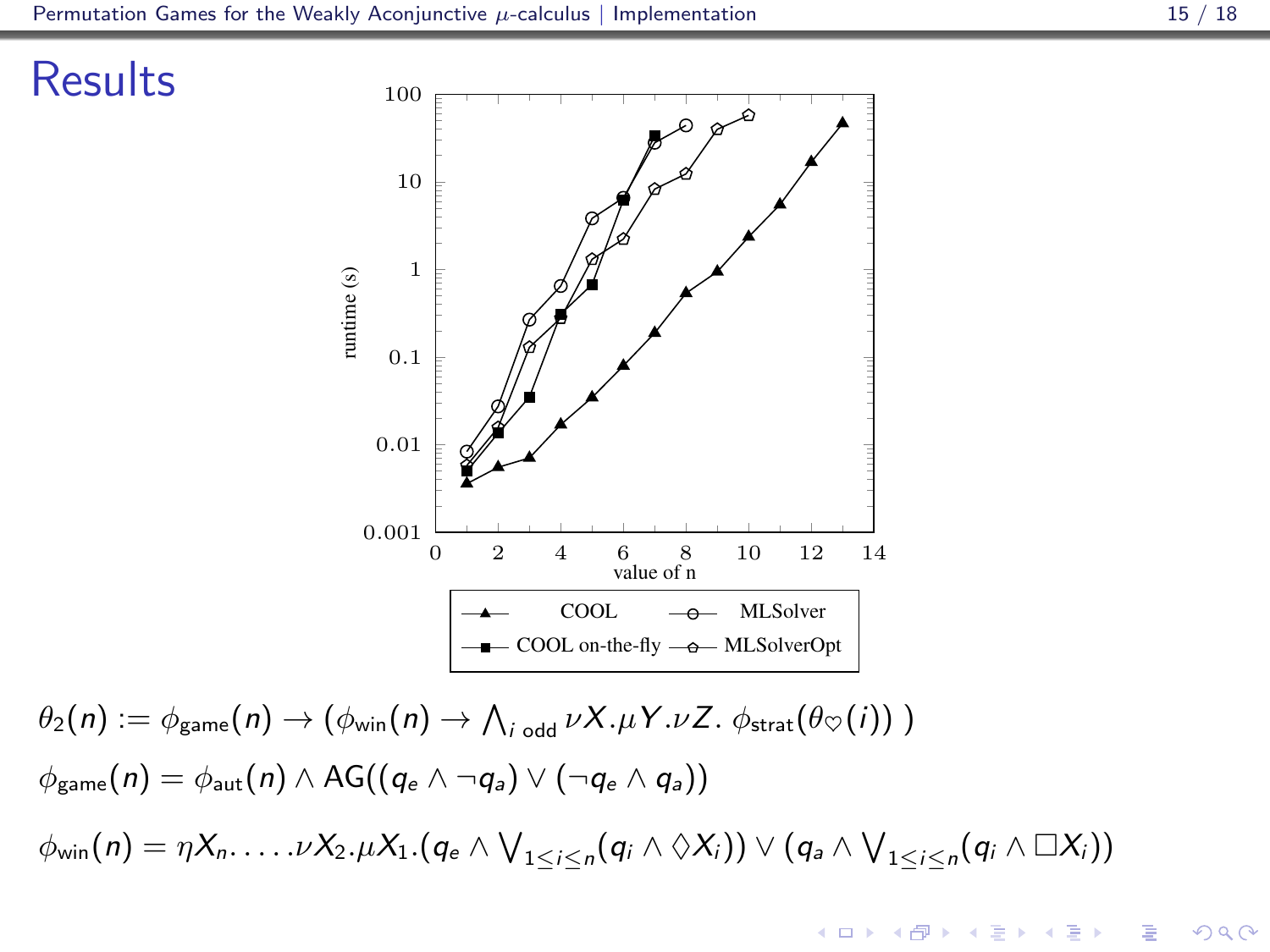



early-ac $(n, j, k) =$  start $_p \wedge \text{init}(p, n) \wedge \text{init}(r, k) \wedge \text{AG } ((r \rightarrow c(r, k)) \wedge (p \rightarrow c(p, n))) \wedge$ AG  $((\bigwedge_{0\leq i\leq j}p_i\rightarrow\Diamond(\mathsf{start}_r\wedge\theta))\wedge\neg(p\wedge r)\wedge(r\rightarrow\Box~r))$  $\text{init}(x, m) = \text{AG } ((\text{start}_x \rightarrow (x \land \bigwedge_{0 \leq i < m} \neg x_i)) \land (x \rightarrow \Diamond x))$  $\theta = \eta X_{(2^k)}$ .... $\nu X_2.\mu X_1.\bigvee_{1 \leq i \leq 2^k} (\text{bin}(r, i-1) \wedge \lozenge X_i)$ **KORK ERKER ADE YOUR**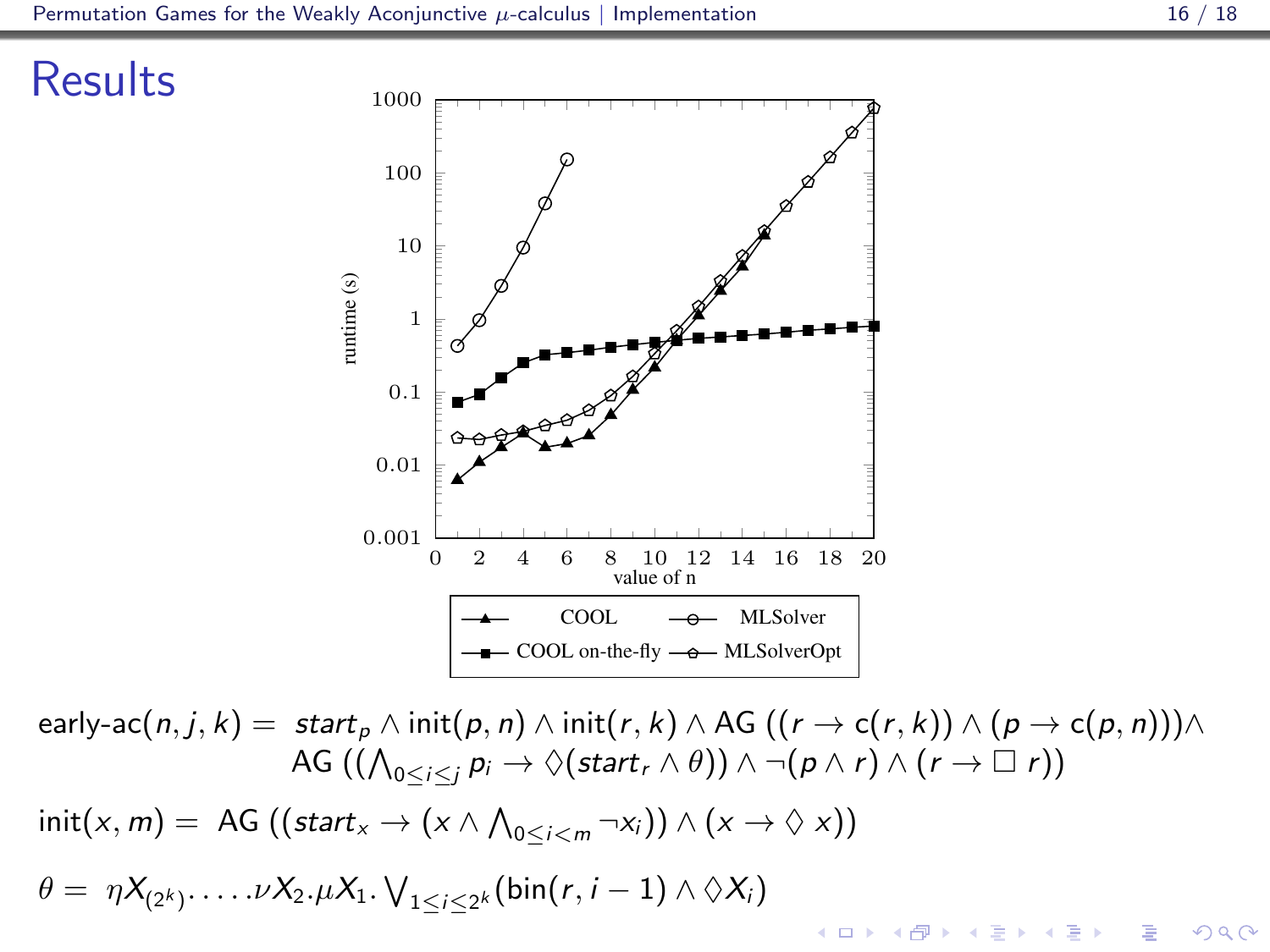### **Results**



early-ac<sub>gc</sub> $(n, j, k) =$ early-ac $(n, j, k) \wedge b \wedge \text{init}(q, n) \wedge AG \cdot (\neg(p \wedge q) \wedge \neg(q \wedge r)) \wedge$ AG  $((q \rightarrow c(q, n)) \land AF b \land (b \rightarrow (\Diamond p \land \Diamond start_q \land \Box \neg b)))$ 

 $\left\{ \begin{array}{ccc} \pm & \pm & \pm \end{array} \right.$ 

 $\Rightarrow$ 

 $2990$